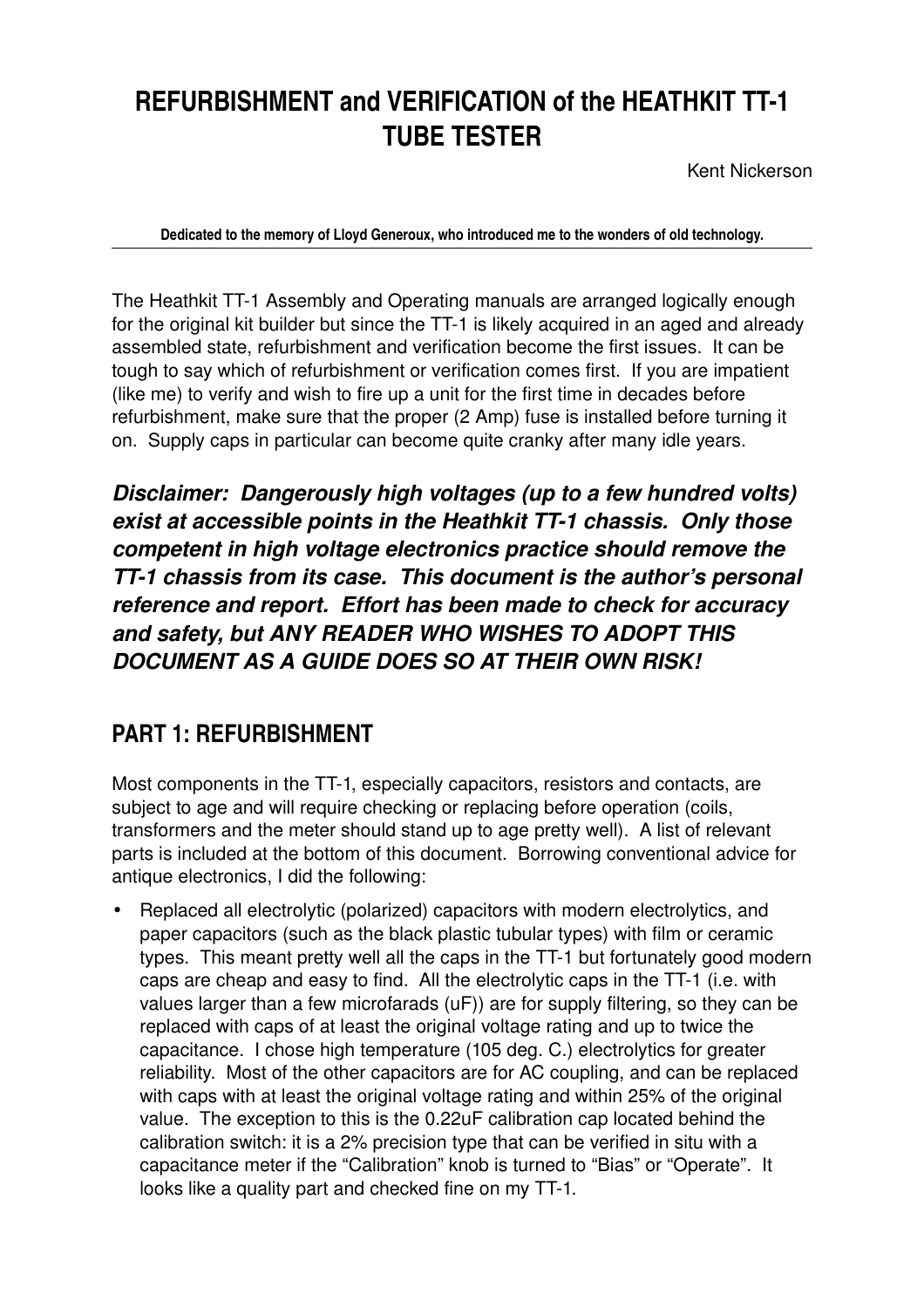The 0.02uF 600V cap sets the AC signal frequency (5kHz nominal, but is 7kHz on my TT-1), and every 20% change in value will change the frequency about 10%. The 0.1uF cap to the meter will affect calibration somewhat. Small shifts in frequency and meter response are compensated in calibration, however, so +/25% is still plenty accurate for replacing these two components.

- Disconnected the AC capacitor. This AC cap is used as a series element to set the 300, 450 and 600mA filament supplies, and this relies on a high tolerance (better than 5%). Not only did the AC cap in my unit triple in value with age (which would have accordingly tripled intended filament current), but it started to heat up and bulge in minutes when loaded! Since I see few circuits with current driven tube filaments, however, running them from an appropriate voltage instead should be sufficient. If the AC cap must be replaced, the best choice is probably polystyrene film types **which are AC rated** for 150 VAC or more (non AC rated caps may overheat and do ugly things!). These can also be paralleled to vield exact values, but such caps are not particularly cheap or compact.
- Replaced out of spec carbon resistors. Carbon resistors tend to change over time toward the high side. Fortunately most are electrically open on at least one end and can be checked in situ with an ohm-meter. Any resistor found outside its tolerance (most are 10%) can be replaced with a new resistor of equal power dissipation rating (metal film types if possible). Be aware that carbon resistors that initially check fine may increase their value significantly after being heated, such as when an adjacent component is soldered, so recheck any old resistors you leave in after you've changed parts! Happily, I found that the precision resistors on my TT-1 were still within their 1% tolerance.
- Replaced diodes. The original CR-101 silicon rectifiers are not very rugged, and I found a couple of bad ones. Modern 1N4007 diodes are cheap and superior. I just clipped one end of the original diode away and bridged the leads with the new part (Note: the red end of the old diode is the cathode!) For purists who want to leave the old diodes in, a good CR-101 measures about 0.45V with 1mA forward current (same as typical silicon diodes).
- Cleaned all contacts. Contacts get covered with oxides and gunk over the years. I sprayed switches and inside potentiometers with contact cleaner, then rotated them over the full range a few times. An ohmmeter placed between one end of a pot and the centre wiper terminal will show smoothly changing resistance as the control is turned if the pot is clean (this is where a needle type meter is great) and jump around in value if not. Most pots have a strip of carbon inside and shouldn't be treated too roughly, but rheostat windings (such as on the LINE SET and METER pots) can be scrubbed with a Q-Tip and contact cleaner (I removed the back plate off of the METER control to clean it as well). The slide switches on my unit were stiff and balky at first, but a few sprays of flux cleaner and contact cleaner inside, applied over a few days along with some periodic actuation, got these working very smoothly (mechanically and electrically). Where convenient, switch contacts should be checked for a very low contact resistance that doesn't change when the switch is wiggled sideways. Tube socket contacts were cleaned with a pipe cleaner (something a bit tougher would have been nice) and contact cleaner. Any switch or control that remains intermittent after a while should be replaced, as these can damage a tube under test with transient conditions.
- Replaced tube sockets. In my case, the miniature 7 and 9 pin sockets were worn to the point of loose, intermittent contact during test. I could not readily find a replacement for the 9 pin socket, so I replaced the contacts with those removed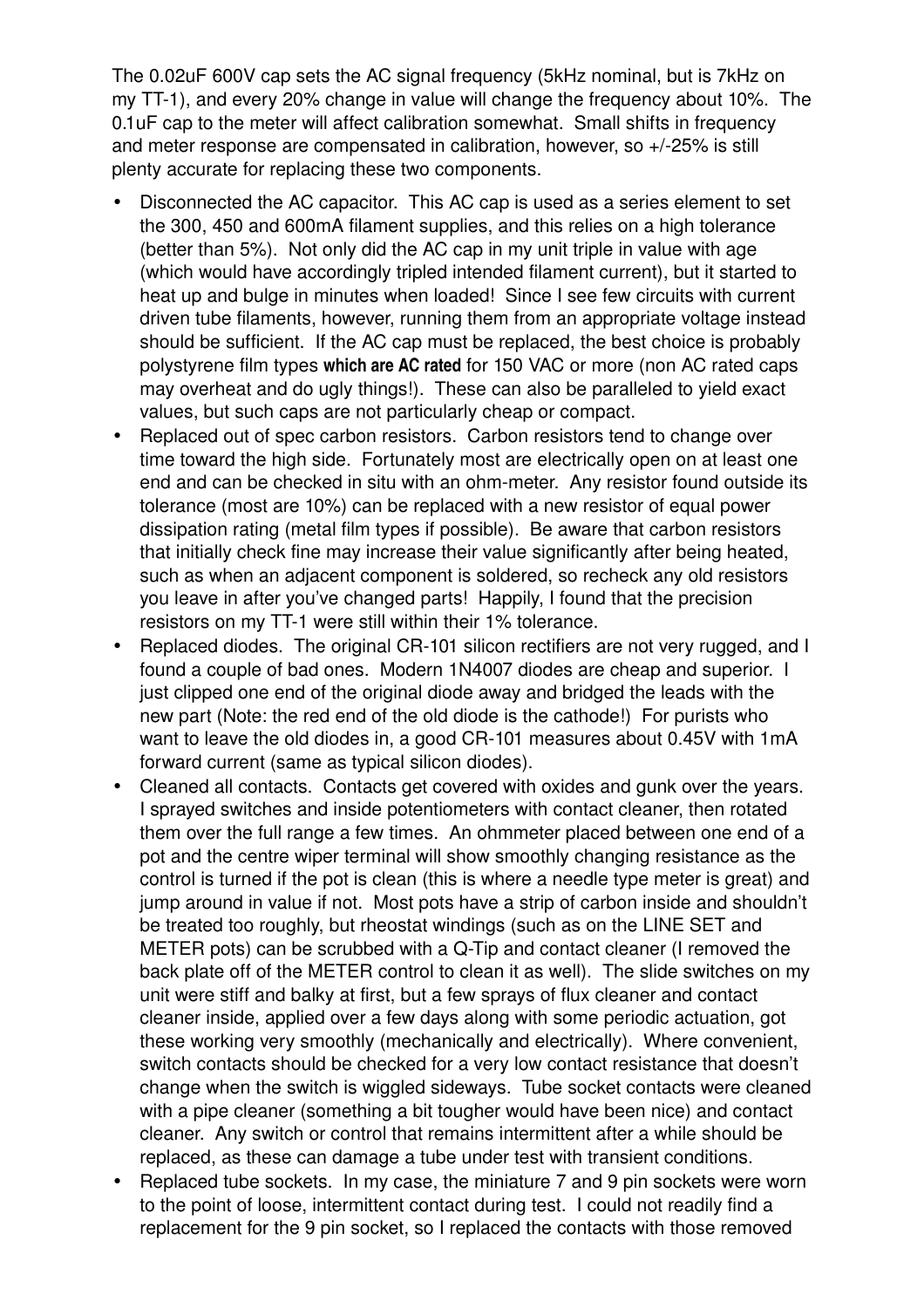from a junk box socket.

As for cosmetics, bolts on the aluminium instrument panel may have a white crust ("metal mold"), and I'm told that nickel plate does this over time with humidity when in contact with aluminium. This can be removed with a stiff brush.

Following is a list of components taken from the Heathkit TT-1 Operational Manual:

Qty. Value

Resistors

- 1 ohm  $\frac{1}{2}$  watt
- 1 2.7 Kohm  $\frac{1}{2}$  watt
- 1  $4.7$  Kohm  $\frac{1}{2}$  watt
- 1 Kohm  $\frac{1}{2}$  watt
- 1 18 Megohm  $\frac{1}{2}$  watt
- 1  $1.8$  Kohm  $\frac{1}{2}$  watt
- 1 ohm  $\frac{1}{2}$  watt 5%
- 620 ohm ½ watt 5%
- 100 Kohm 1 watt
- 2.0 Kohm 1 watt 5%
- 4.3 Kohm 1 watt 5%
- 3.0 Kohm 1 watt 5%
- 47 Kohm 2 watt
- 1 10 Kohm precision (1%)
- 200 Kohm precision
- 1 1.0 Kohm precision
- 225 Kohm precision
- 500 ohm precision
- 710 ohm precision
- 250 ohm precision
- 190 Kohm precision
- 1 133 Kohm precision
- 2.24 Kohm precision
- 360 ohm 7 watt
- 2.0 Kohm 10 watt

Controls (potentiometers and rheostats)

- 10 Kohm linear (tab mount)
- 1 10 Kohm linear (screwdriver adjust)
- 7.5 Kohm linear
- 1 7.5 Kohm línear (semi-precision)
- 350 ohm 25 watt

# **Capacitors**

- .02 uF 600 volt
- .5 uF 400 volt
- .1 uF 400 volt
- .05 uF 200 volt
- .22 uF 200 volt 2%
- 20 uF 350 volts
- 40 uF 150 volts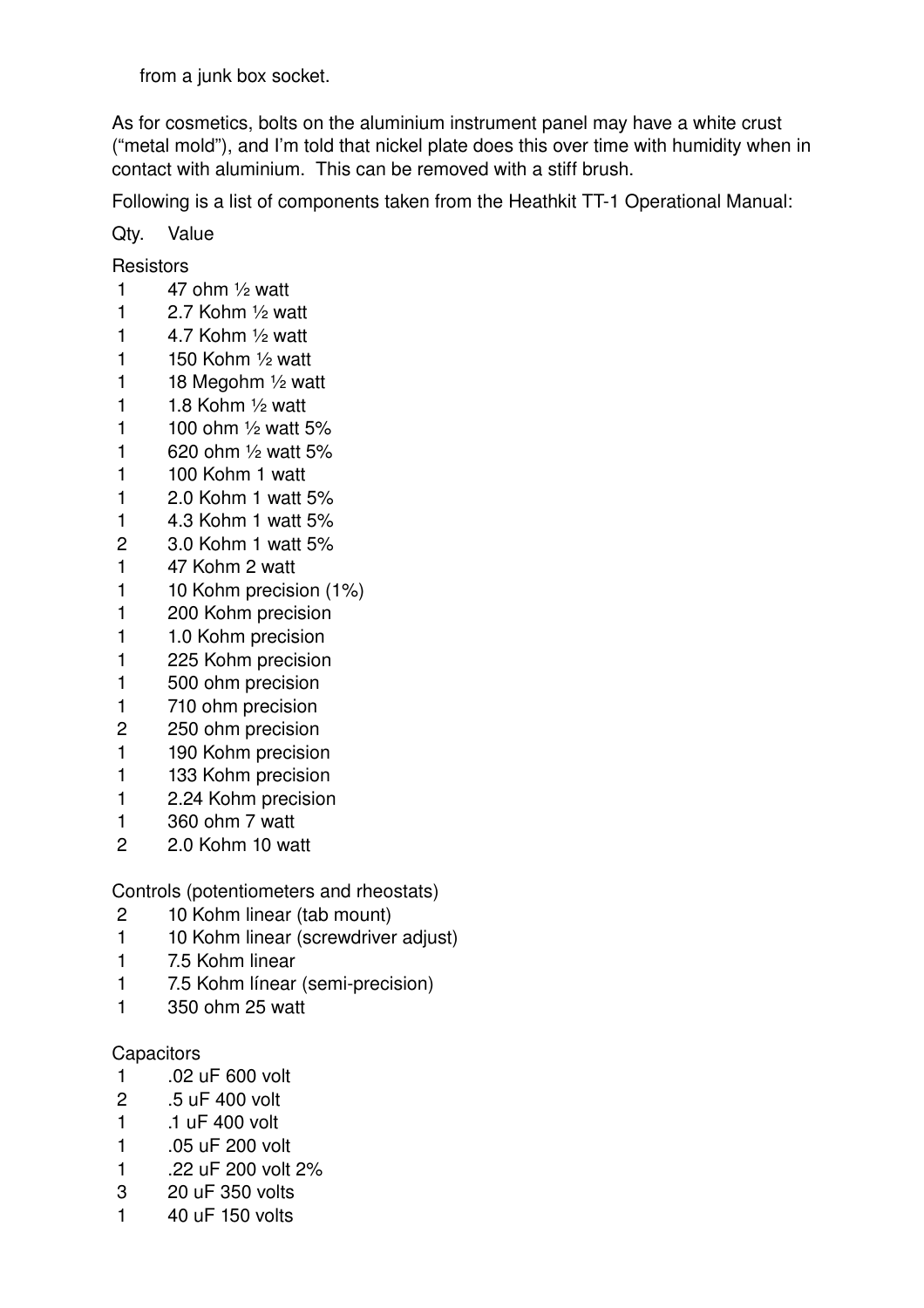### 2 100 uF 50 volts

- 2 25 uF 25 volts
- 1 3section AC: 3.6 uF, 3.6 uF, 7.1 uF, 125 VAC

# **PART 2: VERIFICATION**

This section is taken from the Heathkit TT-1 Assembly Manual (added comments in square brackets). **The Figure at the end of this document combines pertinent parts from the Manual. The reader can refer to it at his/her own risk.** Test points are named as an entity and pin number (for example, "SR2" means lug 2 on switch SR in the Figure at end of document). This procedure was meant as a basic check of operation after assembly, and it's a useful guide to checking out a used TT-1:

The CALIBRATE switch should be in the OPERATE position during the testing procedure. The P, G and K switches should be in position 1. The DISCONNECT and LIFE TEST switches should be in the NORMAL position, the LEAKAGE switch in TUBE TEST position, and the PLATE switch in position D. Other switch and control positions will be called for as required. BE SURE to observe normal safety precautions during testing of this instrument. Disconnect power when making connections to terminals (connecting meter leads, etc.).

Ohmmeter and continuity readings may be difficult to make due to the complexity of the tube tester switching. In no case, however, should there be DC continuity shown from the circuitry to the chassis or panel. The only connection to chassis ground are the common terminals of the oscillation suppressors (P.E.C.'s). A connection between chassis and any other point indicates incorrect wiring or a faulty component.

In the event the unit does not perform as outlined in the testing procedure, troubleshooting is greatly simplified by comparing the wiring of the switches, transformer, etc, with the terminal code data shown on the Schematic Diagram.

# **1. LINE CONTROL CIRCUIT**

Plug the line cord into a 105-125 volt 60 cycle AC source and move the OFF-ON switch to the ON position. The panel lamps should light to a normal brightness level with the SET LINE control at the halfway point of its rotation. Turning the SET LINE control clockwise from this position should brighten the panel lamps. Turning the SET LINE control counterclockwise should cause the panel lamps to dim.

Pull down the LINE TEST switch. The meter should deflect upscale. The reading of the meter will be dependent upon the position of the SET LINE control, a clockwise rotation of the control producing an increase in meter indication. Assuming an input voltage of 117 volts, the meter indication should vary from approximately ¼" to the left of the LINE CHECK arrow at midscale (maximum counterclockwise position of SET LINE control) to about ½" to the right of the arrow (maximum clockwise position of the SET LINE control).

#### **2. FILAMENT SUPPLY CIRCUIT**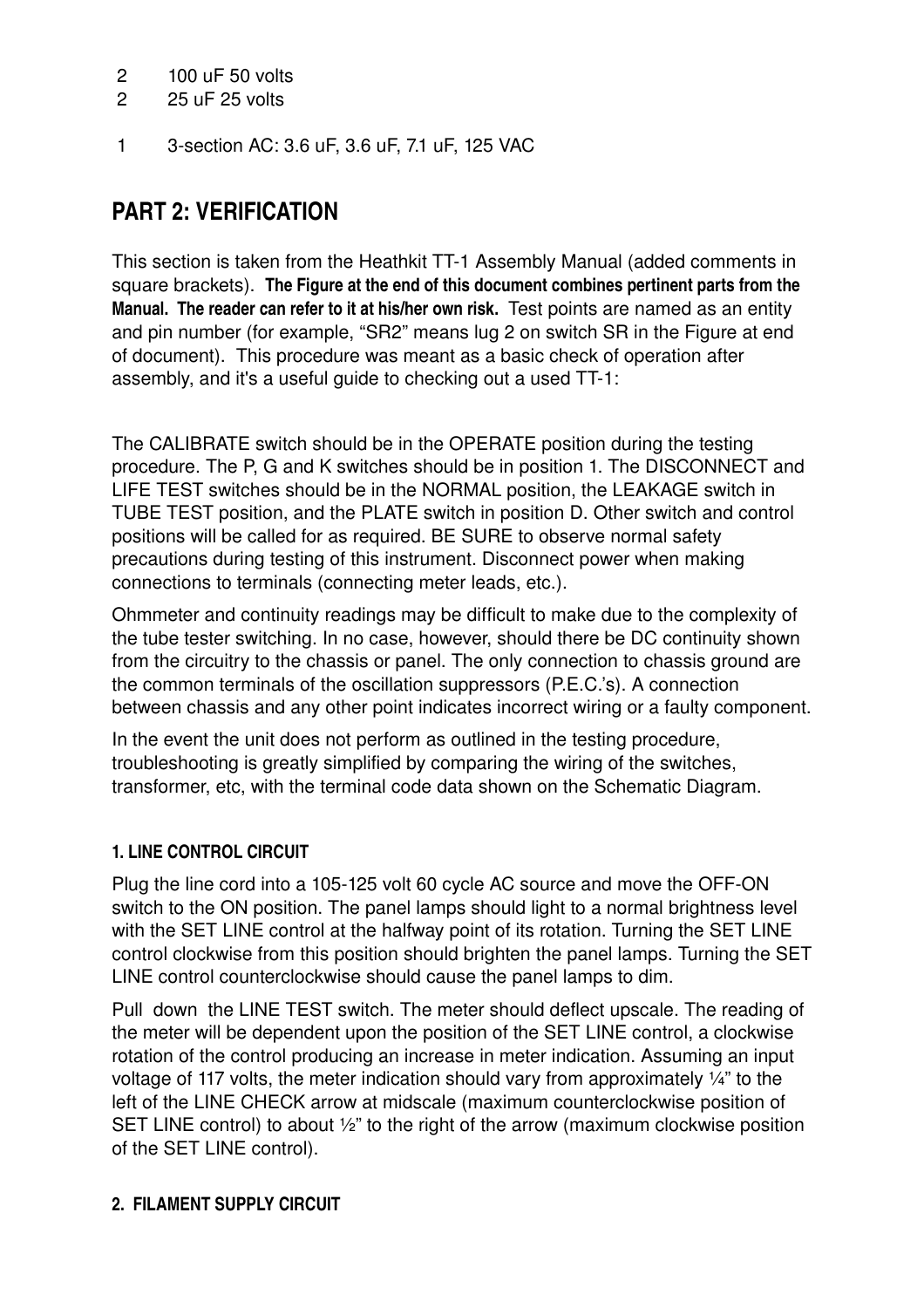Connect the leads of an AC voltmeter to SX21 (see Figure) and CD1 (see Figure) (use the 150 volt range or higher). Turn the instrument ON and adjust the line voltage (pull down the LINE TEST switch and adjust the meter to the LINE CHECK arrow with the SET LINE control).

For all voltage positions of the FILAMENT switch, the voltmeter should read essentially the same voltage as that shown on the PANEL. The important consideration is that the voltmeter reading should increase with each successive clockwise step of the FILAMENT switch. If the voltmeter shows a decrease when the switch is rotated clockwise, the switch has been incorrectly wired. If this situation occurs, it should be corrected before proceeding further.

With the FILAMENT switch at any convenient voltage position, depressing the LIFE switch should decrease the voltmeter reading by approximately 10%.

[If the AC capacitor used to generate the 300, 450 and 600mA filament current drives has been removed is suspect, as described in the refurbishment section, skip the filament current drive test below.]

Select a tube designed for series string hookup (heater current 600mA preferred) and set the SELECTOR switches corresponding to the heater connections to positions 6 and 7, respectively. Set all other SELECTOR switches to 0. The top row of SELECTOR switches corresponds to tube pin 1 through 5, starting at the left. The bottom row corresponds to tube pins 6 through 9, starting at the left. Turn the filament switch to the correct current position.

Now plug in the tube. It will probably be necessary to readjust the SET LINE control. The voltmeter should now indicate essentially the same voltage as that listed for the particular tube you are using. Here again, depressing the LIFE switch should decrease the voltage reading by approximately 10%.

If everything is operating as outlined above, the filament supply circuit has been correctly wired. Remove the tube and go on to the plate voltage testing section.

#### **3. PLATE VOLTAGE SUPPLY**

Connect the leads of the AC voltmeter to SP2 and SQ2 (see Figure). The voltmeter should indicate as shown below for various positions of the PLATE switch.

Position A 20 V AC Position B 45 V AC Position E 177 V AC

Connect a DC voltmeter to SP2 and SQ2 (negative to SP2). The voltmeter should indicate as shown below for various positions of the PLATE switch:

Position O 26 V DC Position C 90 V DC Position D 135 V DC Position F 225 V DC

Remove the voltmeter leads and put the PLATE switch in position G. This connects the variable DC supply used for voltage regulator testing. This supply is constantly monitored by the TT-1 meter, which should now be reading the value of the voltage applied to the plate circuit of the tester. This voltage may be varied by either the FILAMENT switch or the SET LINE control. If either one or both fails to change the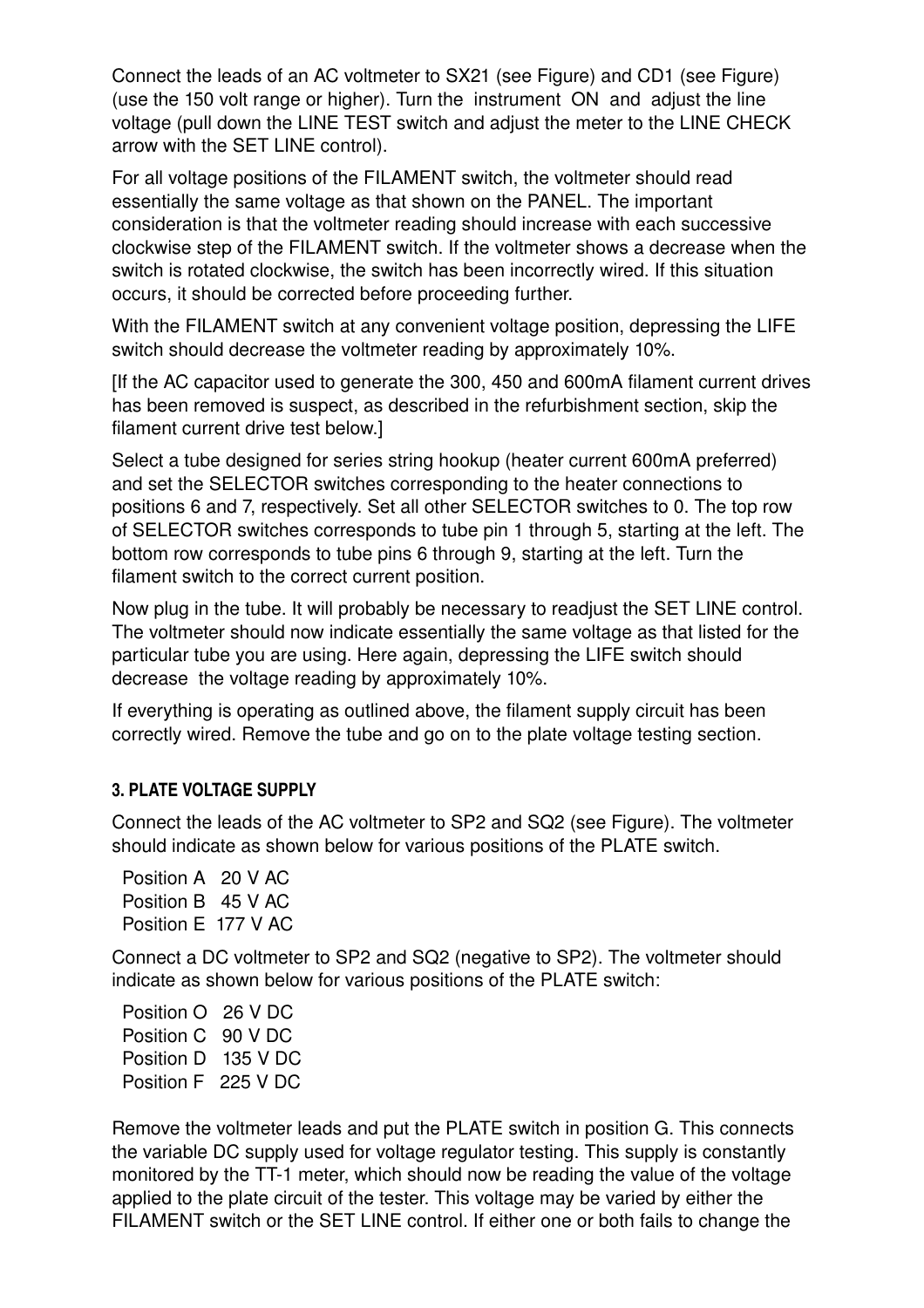value of the meter reading or if no reading is present, check the wiring of the PLATE switch and associated circuitry before proceeding.

Connect a DC voltmeter to point "L2" in the Figure and "SX17", with negative to L2. The voltmeter should indicate 26 V DC. This voltage supply is connected to the space charge grid of space charge grid tubes.

### **4. BIAS VOLTAGE SUPPLY**

Connect the leads of a DC voltmeter to SP2 and SR2 (negative to SR2). Place the BIAS RANGE switch in the L (low) position and the BIAS control maximum clockwise. Turn the internal bias adjust control CD throughout its entire rotation. The voltmeter should indicate from 0 to 20 volts, depending on the setting of CD. Adjust CD to give a voltmeter reading of approximately 5 volts.

Now turn the BIAS control on the front of the panel. This should vary the voltmeter reading from 0V (maximum counterclockwise) to 5 V (maximum clockwise). Now change the BIAS RANGE switch to the H (high) position. Rotation of the BIAS control should now give a voltmeter indication from, 0 to 20 volts. Remove voltmeter leads.

#### **5. LEAKAGE TESTING CIRCUIT**

Set the instrument controls as shown below. These are the settings for a 6AU6 tube:

| <b>PLATE</b>     | C.  |            |
|------------------|-----|------------|
| FILAMENT 6.3     |     |            |
| <b>SELECTORS</b> |     | 52763-4100 |
| <b>BIAS</b>      | 91. |            |
| METER            | 45  |            |
| <b>SIGNAL</b>    | 4   |            |

Select a convenient value of resistance (preferably between 100 K and 500 K ohms). With this resistor between pins 4 and 7 of any of the tube sockets, the meter should indicate the resistance value directly on the LEAKAGE meter scale when the LEAKAGE switch is in the #1 position. Move the LEAKAGE switch to position 2 the meter pointer should return to its rest position. Now move the resistor to pins 2 and 7. The resistance reading should now reappear on the meter, Check the remaining positions of the LEAKAGE switch as shown below:

| Switch Pos'n | <b>Resistor between</b> |
|--------------|-------------------------|
| -3.          | Pins 5 and 7            |
| Δ            | Pins 6 and 7            |
| 5            | Pins 1 and 7            |

If the leakage testing circuit does not operate as outlined above, recheck the wiring of the LEAKAGE switch and associated circuitry before continuing the testing procedure, otherwise, remove resistor.

NOTE: The meter pointer will normally be a little above zero with the LEAKAGE switch in position 2, 3, 4, or 5.

# **6. TUBE SOCKET AND SELECTOR SWITCH WIRING**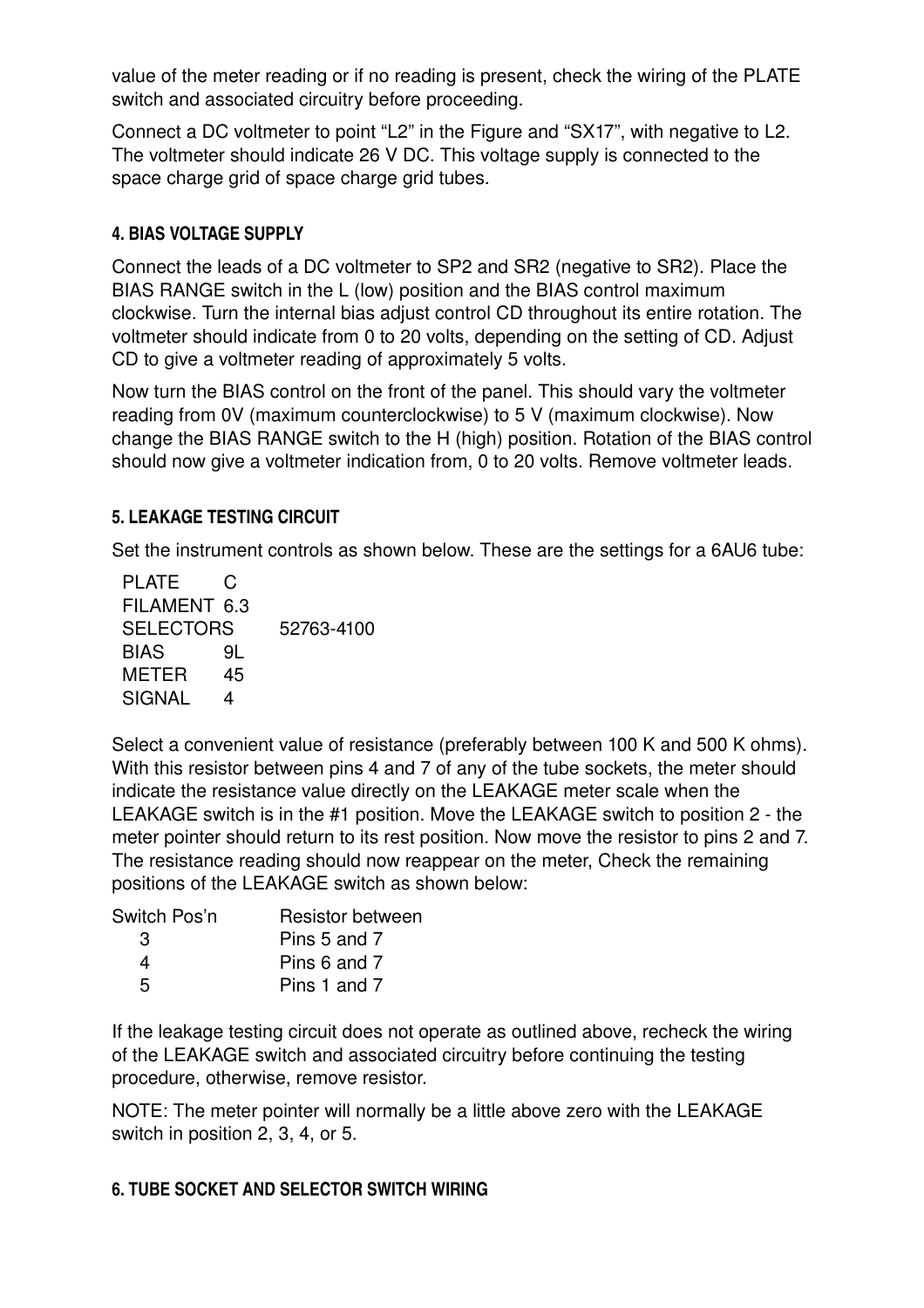Place the LEAKAGE switch in the TUBE TEST position. The other controls should be positioned as outlined in the previous section. The instrument is now set up to test a 6AU6. With the negative lead of a DC voltmeter connected to pin 7 of any of the tube sockets, you should measure the following voltages at the pin numbers indicated.

Pin No. Voltage 1 -1 volt (approx) 2 0 volts  $5 +90$  volts  $+/-10\%$ 6  $+90$  volts  $+/-10\%$ 

An AC voltmeter connected between pins 3 and 4 should indicate approximately 6 volts AC.

Operation of the DISCONNECT switch should reduce the above listed voltage readings to 0.

# **7. Gm TESTING CIRCUIT**

[While the original Heathkit instructions specify using a 6AU6 here, any small normal triode or pentode (e.g. 12AU7, 6AQ5) will serve for this test as long as the instrument is set up correctly for that tube's triode or pentode mode according to the TT-1 tube list.]

Insert a 6AU6 tube which is known to be good in the proper socket and allow it to warm up (knob positions should be as indicated in section 5). While it is heating, position the two tab mounted controls CF and CG (mounted on the subchassis) at the midpoint of rotation. The METER control should now be turned maximum counterclockwise (0).

Pull down the Gm test switch; the meter should now deflect up-scale. The meter reading should increase and decrease accordingly as CF and CG are varied. Changing the position of the SIGNAL switch should also cause a variation in meter reading, a decrease in meter reading corresponding to clockwise motion of the SIGNAL switch. This action should also occur as the METER control is varied, an increase in meter reading corresponding to clockwise rotation of the control.

If no meter reading is obtained during this test, the oscillator transformer connections, oscillator tube socket connections, oscillator tube (3A4) and choke connections could be possible sources of trouble. Remove the 6AU6 tube.

# **8. GRID CURRENT TESTING CIRCUIT**

Turn the PLATE switch to position "O". Connect a large resistance value (22 megohms or higher) from SR2 to SQ2. Turn the instrument on and allow a few minutes for the 12AV6 tube to heat.

Turn the GRID CURRENT switch to the TEST position and hold it there. The meter should deflect up-scale.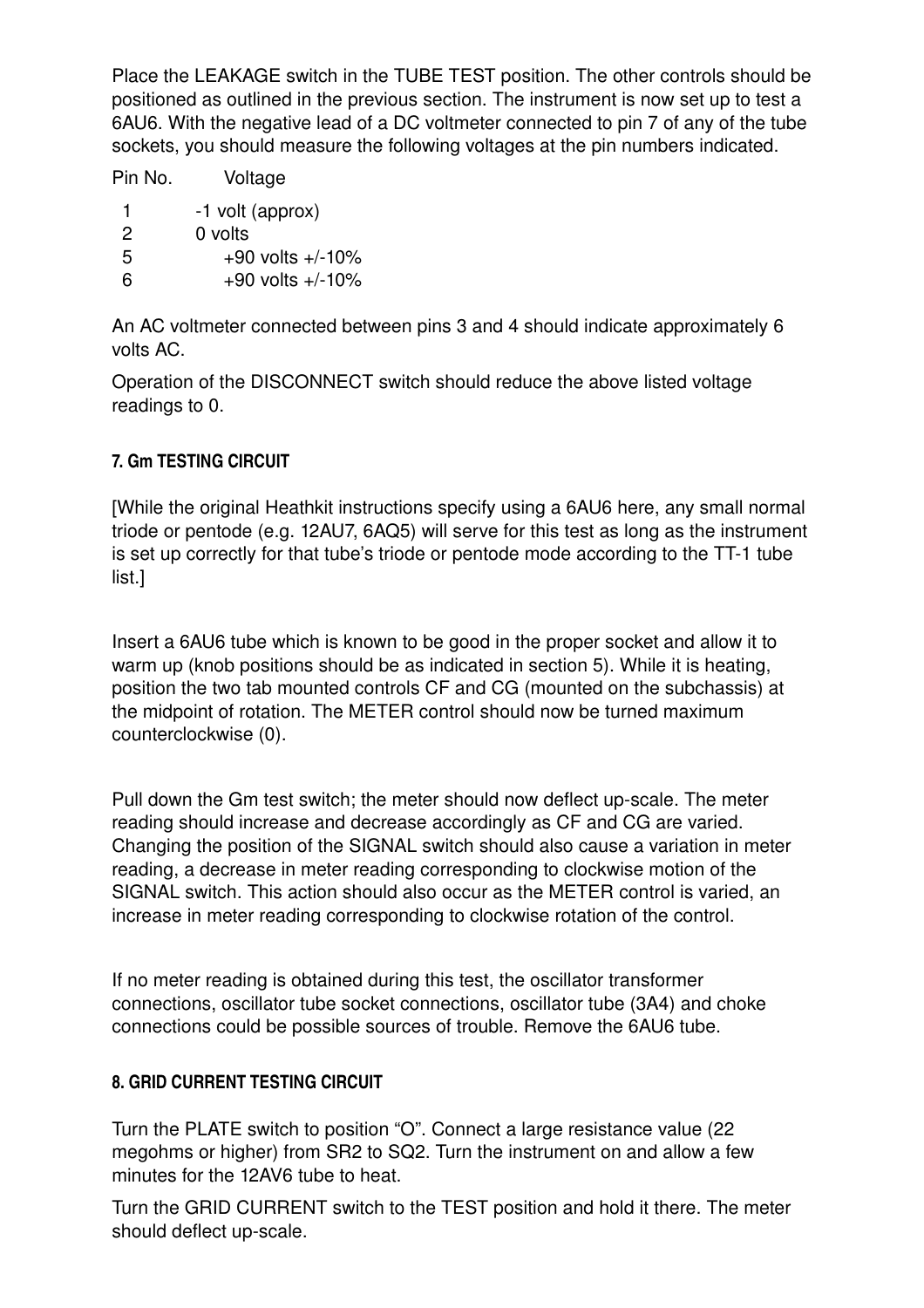If no meter reading is observed during this test, the GRID CURRENT switch wiring and associated circuitry should be checked carefully. Remove the resistor between SR2 and SQ2 before proceeding further.

#### **9. RECTIFIER AND DIODE TESTING**

[While the original Heathkit instructions specify using a 6AL5 here, any small diode tube, or tube incorporating a diode, will serve for this test as long as the instrument is set up correctly for that tube's diode mode according to the TT-1 tube list.]

Set the panel controls as shown below. These are the settings used for testing a 6AL5 tube:

| А          |
|------------|
| 6.3        |
| K3761-2P00 |
| 39         |
|            |

Insert a 6AL5 tube which is known to be good into the proper socket. After allowing sufficient time for the tube to heat, pull down the AMPL.-RECT. and DIODES switch to the RECT and DIODES position. The meter should deflect upscale into the section marked "DIODES O.K." Remove the 6AL5 tube.

#### **10. CALIBRATION CIRCUIT**

Turn the CALIBRATE switch to position 1 (BIAS) and the BIAS controls to 20L; the meter should deflect upscale. This meter reading should increase or decrease accordingly as CD is varied.

Turn the BIAS control to 0, change the CALIBRATE switch to position 2 (SIGNAL), and pull down the Gm test switch. The meter reading with the CALIBRATE switch in this position should change with rotation of control CG.

Turn the METER control maximum clockwise and change the CALIBRATE switch to position 3 (METER). The PLATE SWITCH should be in position C. Pull down the Gm test switch. The meter reading should vary with rotation of control CF.

Return the CALIBRATE switch to the OPERATE position.

The following section is taken from the last few pages of the Heathkit TT-1 Operating Manual:

# *TRANSFORMER VOLTAGE CHECK*

With SET LINE adjusted to give a 100VAC reading between terminals 10 and 14, an AC voltmeter should read within 10% of the following voltages between the given terminals. The manual specifies a 5Kohm/V meter but I saw no problem using a modern high impedance digital meter:

| Terms Voltage | Terms Voltage |
|---------------|---------------|
| $1 - 2$ 3     | $21 - 8$ 2.0  |
| $1 - 30$ 3.3  | $21-9$ 1.5    |
| 10-11 196     | 21-22 0.65    |
| 10-12 177     | $21 - 23$ 1.1 |
|               |               |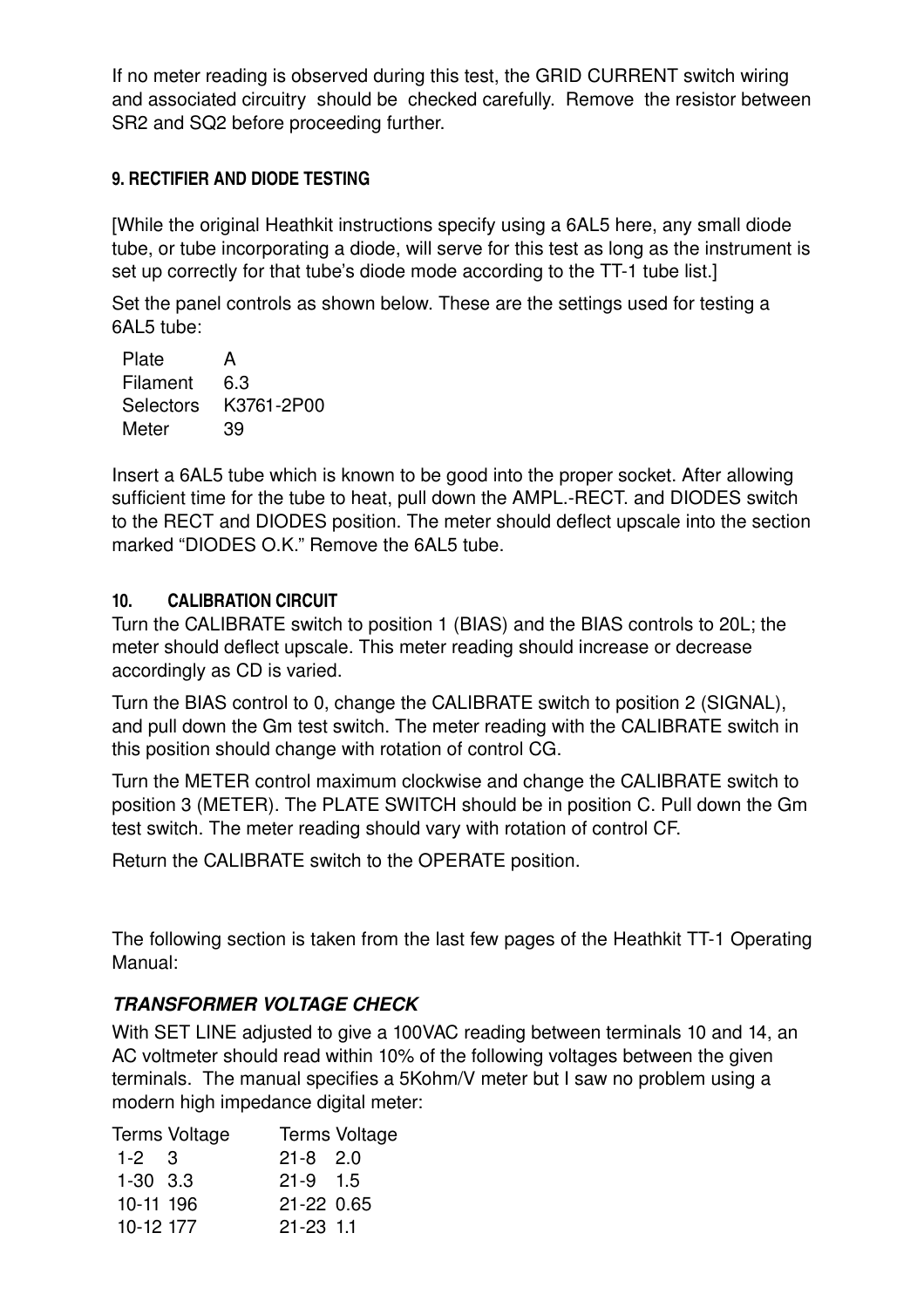| 10-13 111    | $21 - 24$ 3.3 |  |
|--------------|---------------|--|
| 10-14 100    | $21 - 25$ 5.0 |  |
| 10-15 75     | $21 - 26$ 47  |  |
| 10-16 67.5   | $21 - 27$ 70  |  |
| 10-17 50     | 21-28 115     |  |
| 10-18 45     | 21-29 120     |  |
| 10-19 22.5   | $21 - 31$ 13  |  |
| 10-20 20     | 21-32 20      |  |
| $21 - 3$ 35  | 21-33 27.5    |  |
| $21 - 4$ 10  | 35-34 14      |  |
| $21 - 5$ 7.5 | 35-36 100     |  |
| $21 - 6$ 6.3 | 35-37 130     |  |
| $21 - 7$ 2.5 | 38-39 16      |  |
| 38-40 17.8   |               |  |
|              |               |  |

#### *INSTRUMENT TUBE TESTING*

A high impedance DC meter (such as a modern digital) should read close to the following voltages when the negative and positive leads are placed as directed:

**3A4** (oscillator tube for AC grid signal)

Make the following measurements with the Gm switch in test position [placing the negative and positive probes at points in column "Neg" and "Pos", respectively]:

| <b>Neg</b>            | Pos                          | Voltage  |
|-----------------------|------------------------------|----------|
|                       | Pin 1, 3A4 Pin 2, 3A4        | $+30VDC$ |
|                       | Pin 1, 3A4 A6(subchassis)    | $+70VDC$ |
|                       | Pin 1, 3A4 Pin 4, 3A4        | $-15VDC$ |
|                       | Pin 1, 3A4 R1(under chassis) | $-15VDC$ |
| Pin 1, 3A4 Pin 7, 3A4 |                              | 2.8VAC   |

#### **12AV6** (grid current detector)

Make the following measurements with the GRID CURRENT switch in TEST position:

| Neg | Pos          | Voltage                   |
|-----|--------------|---------------------------|
|     | Pin 2, 12AV6 | Pin 7, 12AV6 +160VDC      |
|     | Pin 2, 12AV6 | R2(under chassis) +155VDC |
|     | Pin 2, 12AV6 | M1(under chassis) -5VDC   |
|     | Pin 2, 12AV6 | Pin 4, 12AV6 12VAC        |

[These tubes should be tested, presumably on another tester!]